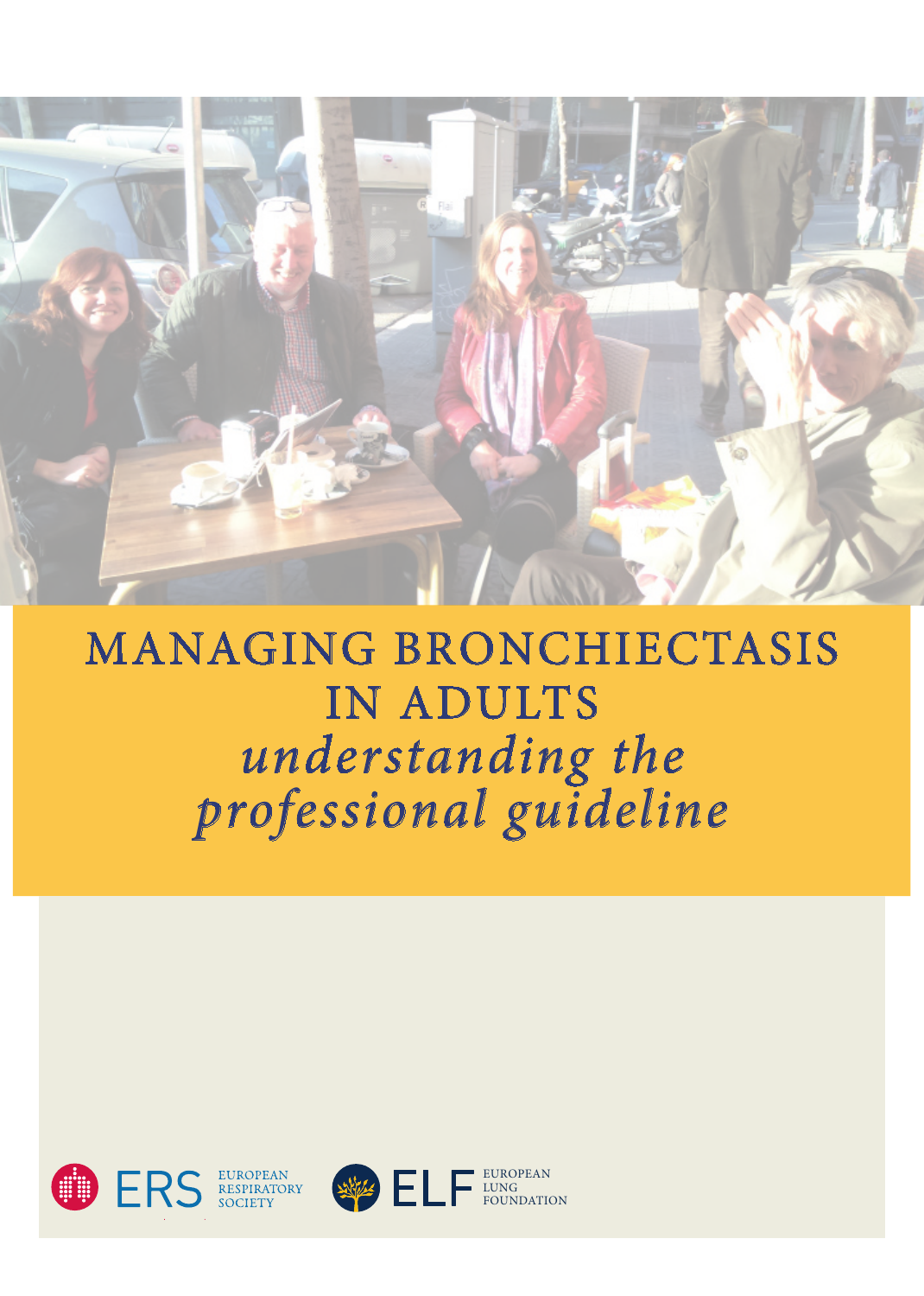This guideline includes information on what the European Respiratory Society has said about managing bronchiectasis in adults. It is based on a longer version, produced by a group of experts on the topic, which included healthcare professionals and people with personal experience of bronchiectasis.

The original guideline, written for professionals, considered the best available evidence – randomised control trials, systematic reviews and observational studies – and answers a series of questions about managing bronchiectasis. It represents the gold standard in terms of quality of care for people with adult bronchiectasis in Europe, and can be used as an educational resource for healthcare professionals.

This version is written for patients and the public to help you understand what was recommended in the original guideline.

### ABOUT BRONCHIECTASIS

Bronchiectasis is a long-term lung condition where a person's airways are wider than normal. This leads to a build-up of mucus (sputum) in the lungs that can make a person more at risk of getting infections.

The most common symptoms include cough, coughing up mucus and being short of breath. People with bronchiectasis can also experience sinusitis (swelling of the sinuses), coughing up blood, chest pain and feeling very tired out (fatigue).

Treatment for people with bronchiectasis has several aims:

• Preventing chest infections (exacerbations), during which symptoms get worse

> EUROPEAN LUNG FOUNDATION

- Treating symptoms
- Improving quality of life
- Stopping the condition from getting worse



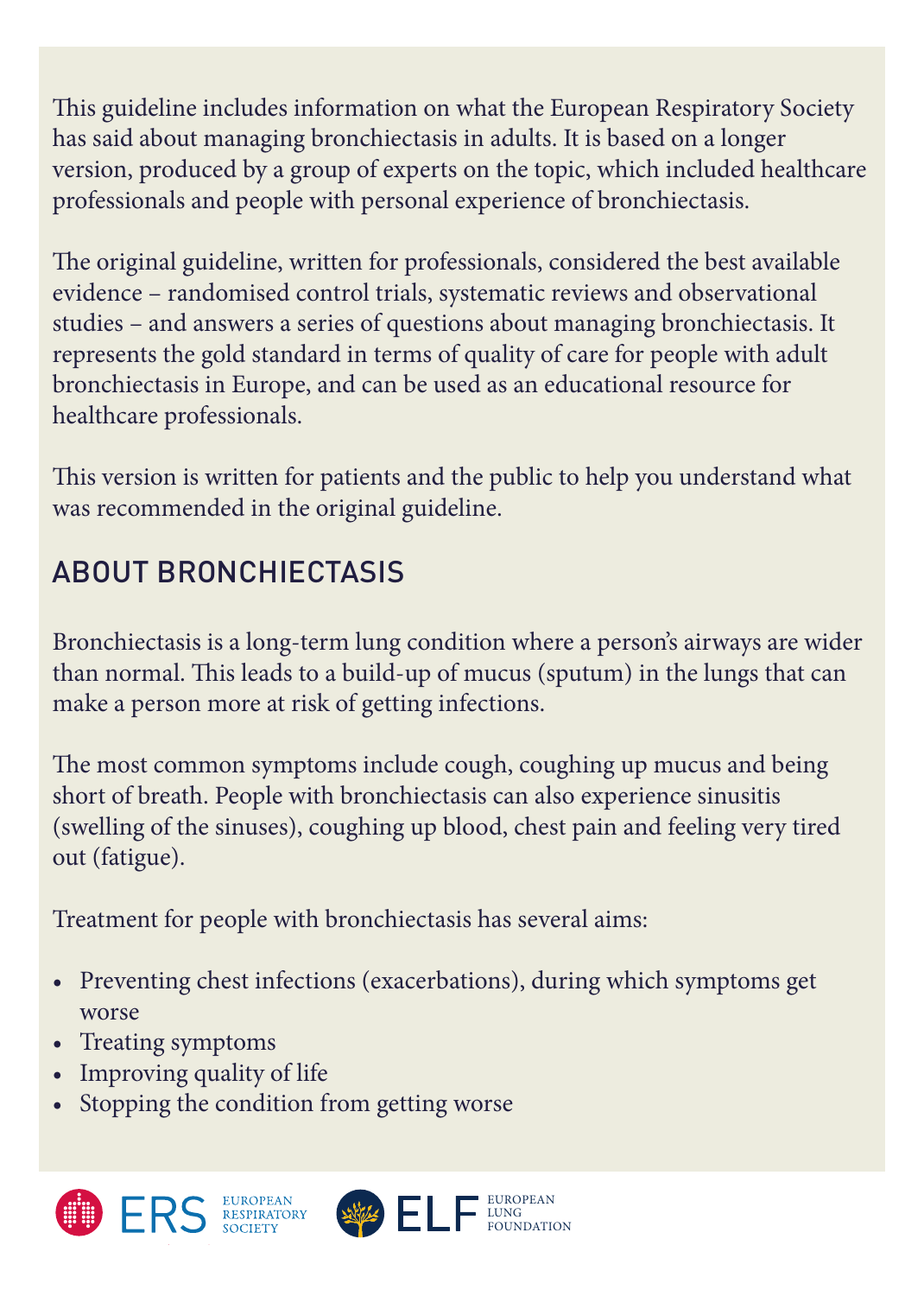### THE RECOMMENDATIONS

#### **What tests should a person have after they have been diagnosed with bronchiectasis?**

The guideline recommends that everyone with a diagnosis of bronchiectasis be given blood tests to see if their bronchiectasis could be linked to an issue with their immune system.

Everyone with bronchiectasis should also be tested for a condition called allergic bronchopulmonary aspergillosis (ABPA), a condition where a person becomes allergic to *Aspergillus*, a common type of mould. This usually involves a blood or skin prick test.

These tests can help healthcare professionals to tailor treatment to each individual.

People with bronchiectasis who were involved in the guideline emphasised the importance of understanding the cause of their condition.

In some cases, e.g. if a person has other symptoms or signs, they may also need to be tested for other conditions, including:

- Non-tuberculous mycobacteria (NTM)
- Cystic fibrosis (CF)
- Primary ciliary dyskinesia (PCD)

## LONG-TERM TREATMENTS

The guideline considered which, if any, treatments people with bronchiectasis should be offered to manage their condition on a long-term basis (3 months or more) based on the best available evidence.

#### **Anti-inflammatory drugs**

Anti-inflammatory drugs, such as steroids, are medications used to treat pain, swelling and high temperatures. When given to people with lung conditions, they also aim to reduce symptoms.





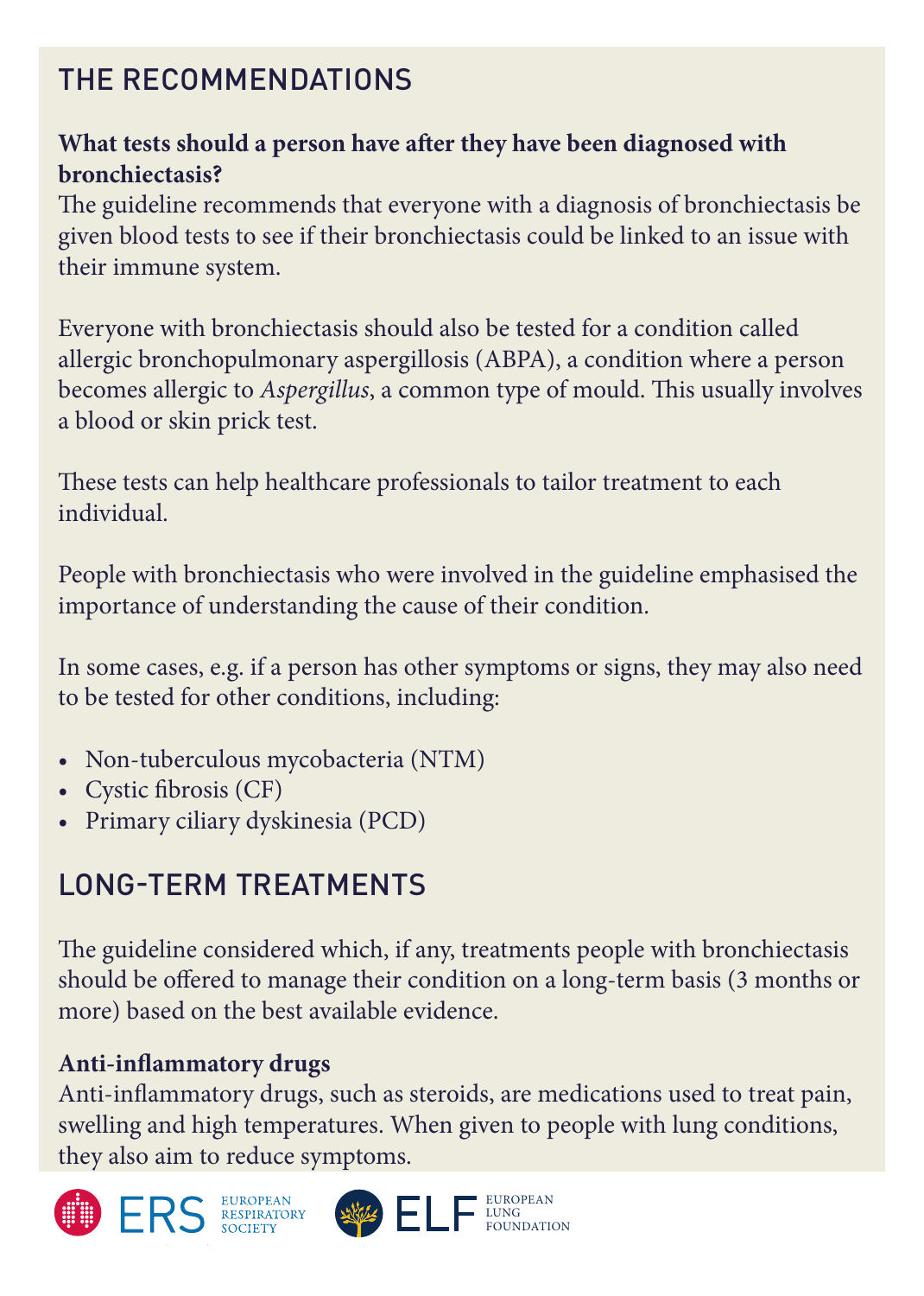The guideline does not recommend that people with bronchiectasis routinely take inhaled steroids, unless they also have asthma or chronic obstructive pulmonary disease (COPD).

The guideline also does not recommend that people take statins for bronchiectasis, a type of medication that lowers a person's cholesterol and has some anti-inflammatory effects, unless their doctor has said they should take them to treat a heart condition.

#### **Antibiotics**

Antibiotics are a group of drugs that fight bacterial infection. Some antibiotics work against specific types of bacteria, but many work against multiple bacteria. Antibiotics are always recommended for when a person with bronchiectasis has a chest infection. Sometimes, people with bronchiectasis need to take regular antibiotics every day or every few days to control infection.

The guideline recommends long-term antibiotic treatment (for 3 months or more) for people that have three or more chest infections per year that cannot be prevented by doing regular chest clearance exercises.

#### **Mucoactive treatment**

Mucoactive drugs are drugs that help people to clear mucus from their lungs.

The guideline recommends mucoactive treatment for people with bronchiectasis who find it difficult to cough up mucus and who have poor quality of life.

The guideline does not recommend a treatment called recombinant human DNase (a medication used to make mucus in the lungs thinner, commonly used for people with cystic fibrosis) for people with bronchiectasis because trials showed that it did not work. However, some people do take these therapies; if you have concerns, you should discuss these with your doctor.





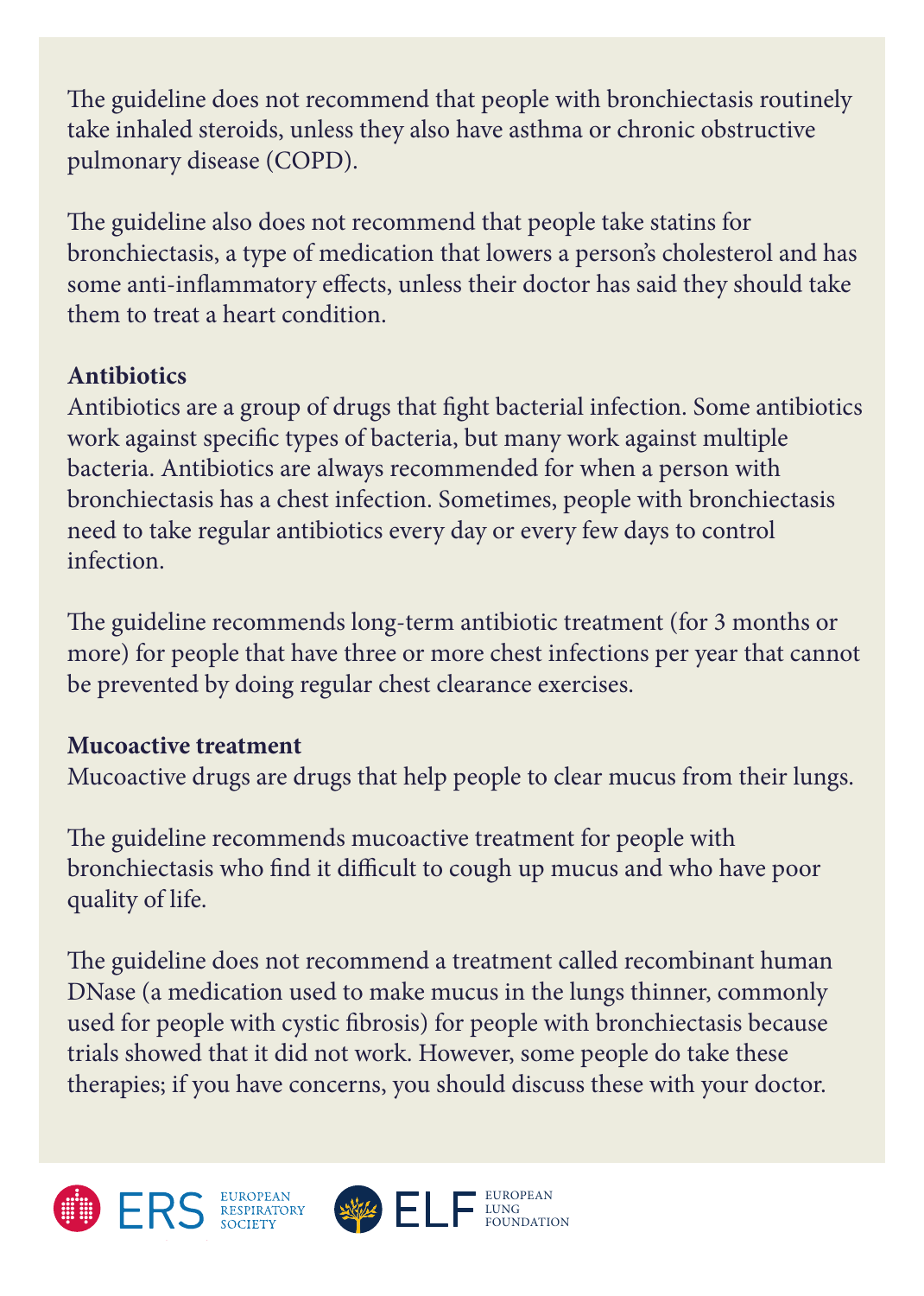#### **Bronchodilators**

Bronchodilators are drugs that help with breathing by relaxing the muscles in the lungs and opening up the airways.

The guideline does not recommend routinely offering long-acting bronchodilators for people with bronchiectasis.

However, the guideline recommends bronchodilators in the following cases:

- For people who are often short of breath
- Before physiotherapy sessions
- For people who also have asthma or COPD and take bronchodilators for these conditions

#### **Surgery**

Surgery for bronchiectasis normally involves taking away the parts of the lungs that are no longer working to stop the illness from spreading to the rest of the lungs.

The guideline does not generally recommend surgery for people with bronchiectasis.

It advises that the only time a person with bronchiectasis should undergo surgery for their condition is if they still have a lot of chest infections despite trying all other treatment options.

People with bronchiectasis who were involved in the guideline felt as though surgery was only an option for people for whom there is no other effective treatment.

### PHYSIOTHERAPY

### **Airway clearance**

Airway clearance techniques are manual ways of loosening thick, sticky mucus in the lungs so that it can be coughed up. These include different





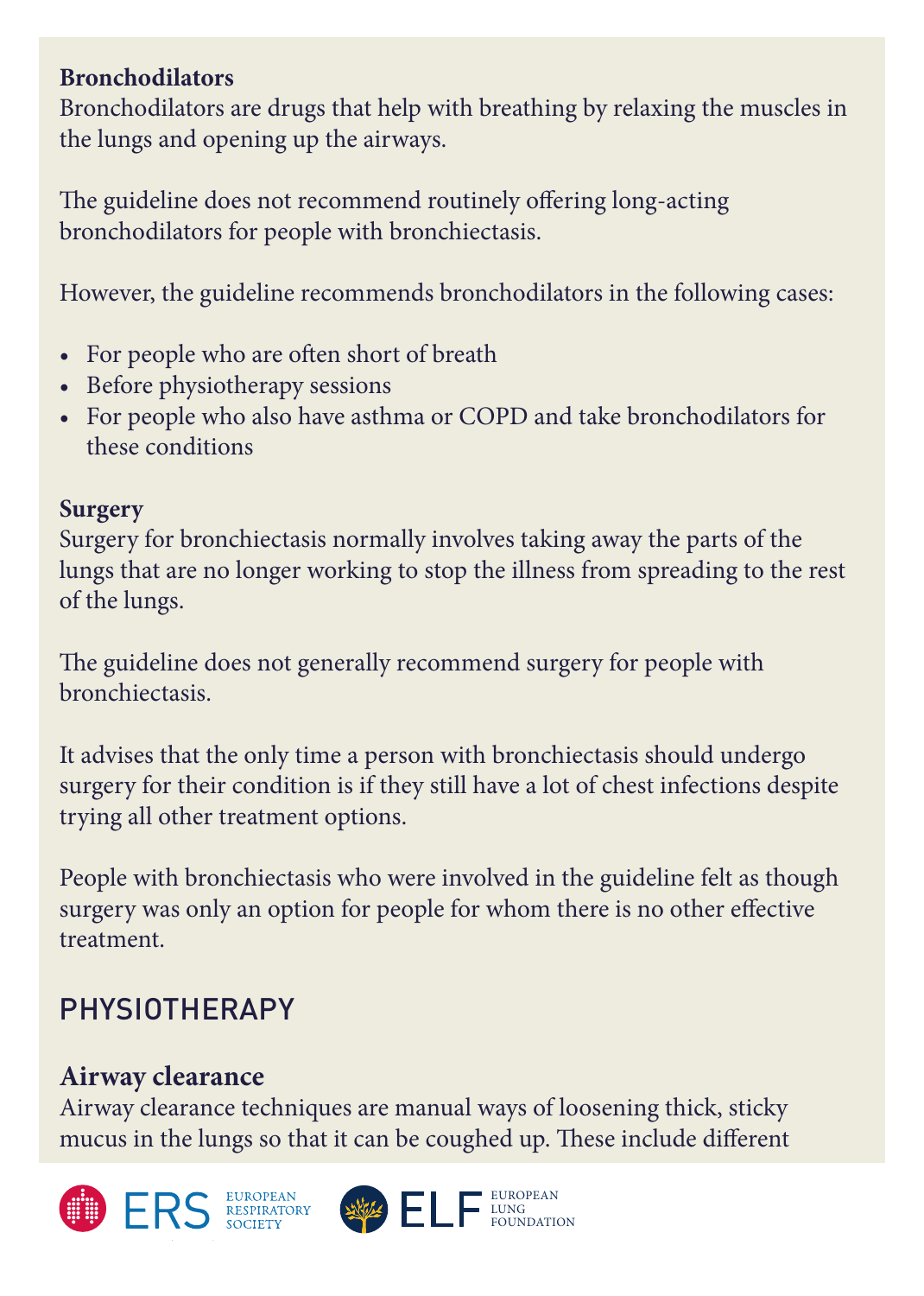breathing exercises and moving into different positions to make it easier to release the mucus.

The guideline recommends that people with bronchiectasis that regularly cough do airway clearance techniques once or twice a day. They should be shown how to correctly do this by a trained healthcare professional.

### **Pulmonary rehabilitation**

Pulmonary rehabilitation is a programme that aims to reduce the physical and emotional impacts a long-term lung condition can have on a person's life. It combines exercise training with education about ways to keep as healthy as possible. This could also include other treatments from occupational therapists, dieticians, nurses, social workers and psychologists, where this type of support is available.

The guideline recommends tailored pulmonary rehabilitation programmes for people with bronchiectasis who find physical activity difficult. On average, research shows that after doing pulmonary rehabilitation for 6–8 weeks, people with bronchiectasis are more able to be physically active, cough less and tend to feel better in general. They may also be less likely to have chest infections. These benefits tend to last for between 3–6 months, with the positive effects lasting longer among those who follow the advice and exercises given during the programme after it finishes.

## TREATMENT FOR CHEST INFECTIONS

### **How long should the course of antibiotics used to treat chest infections be?**

Based on current research and practice, the guideline recommends that most people with bronchiectasis should be given a 14-day course of antibiotics to treat a chest infection. However some healthcare professionals think that a shorter or longer course could be used in certain circumstances.

> EUROPEAN LUNG FOUNDATION





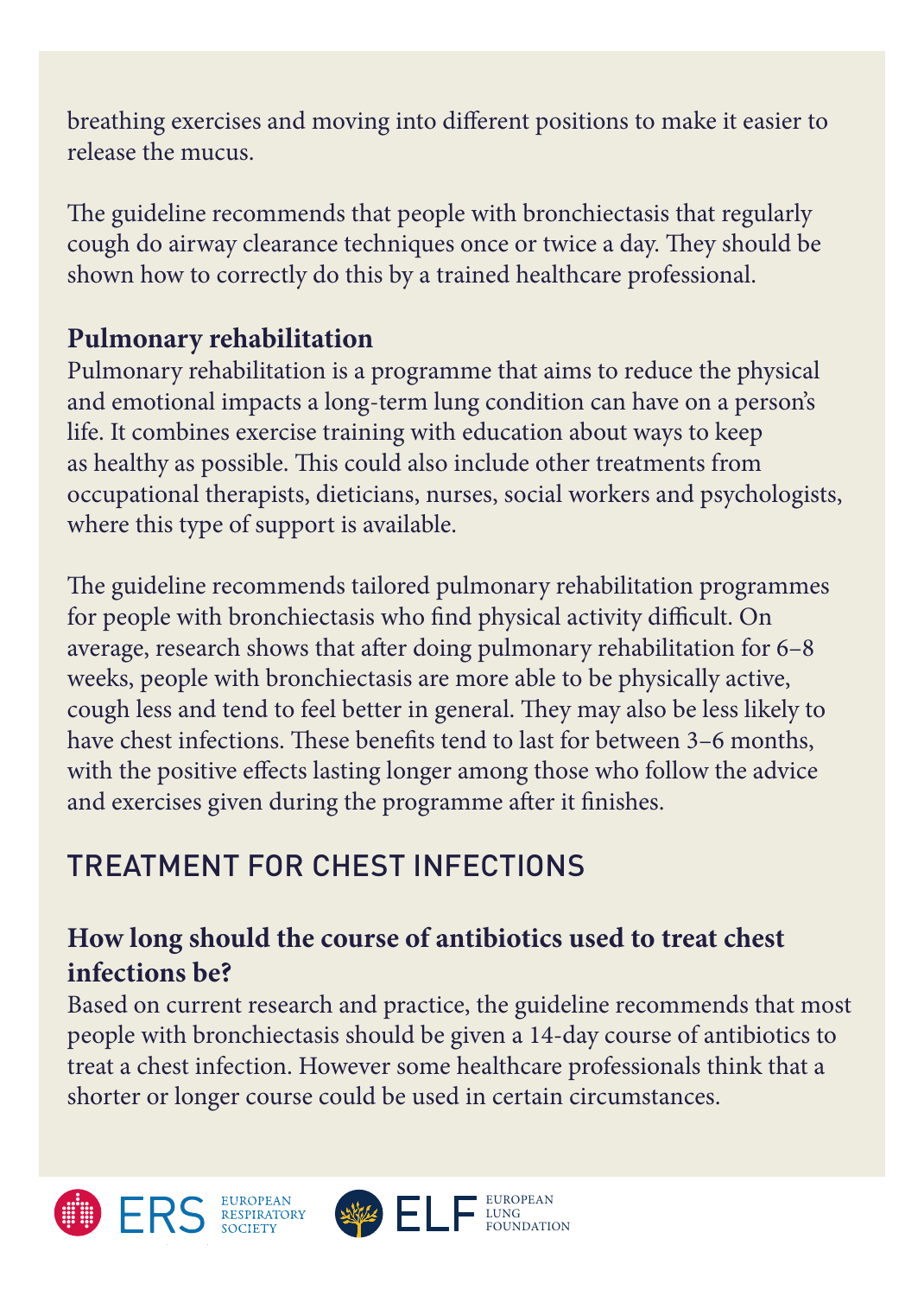#### **Should people who have bronchiectasis found to have a potentially infection-causing bacterium (or "bug") in their lungs be given antibiotics until it goes away?**

Having frequent airway infections can affect a person's quality of life, and can cause them to feel very unwell.

The guideline states that people with bronchiectasis who also have a specific type of infection-causing bacterium (or "bug") in their lungs called *P. aeruginosa* (also called *Pseudomonas*) should be offered eradication treatment – a targeted type of antibiotic treatment that aims to get rid of the bug completely, lasting up to 3 months.

### FINAL POINTS

Treatment for bronchiectasis aims to reduce chest infections and symptoms, improve quality of life and lower a person's likelihood of complications, like reduced lung function.

The healthcare professionals and patients that produced this guideline agreed that the potential benefits and side effects of every treatment option should be considered for each individual with bronchiectasis. A patient's individual situation and their preference should also be key factors.

It is important to note that most of the recommendations in this guideline are conditional, meaning that they apply in most but not all cases. If your healthcare professional says that any of these recommendations do not apply to you, you can ask for their reasons.

While the recommendations are based on the best available data, the experts accept that most of this evidence is of fairly low quality.

> EUROPEAN LUNG FOUNDATION

Lots of research is being done into bronchiectasis at the moment and the guideline should be updated as new research is published.